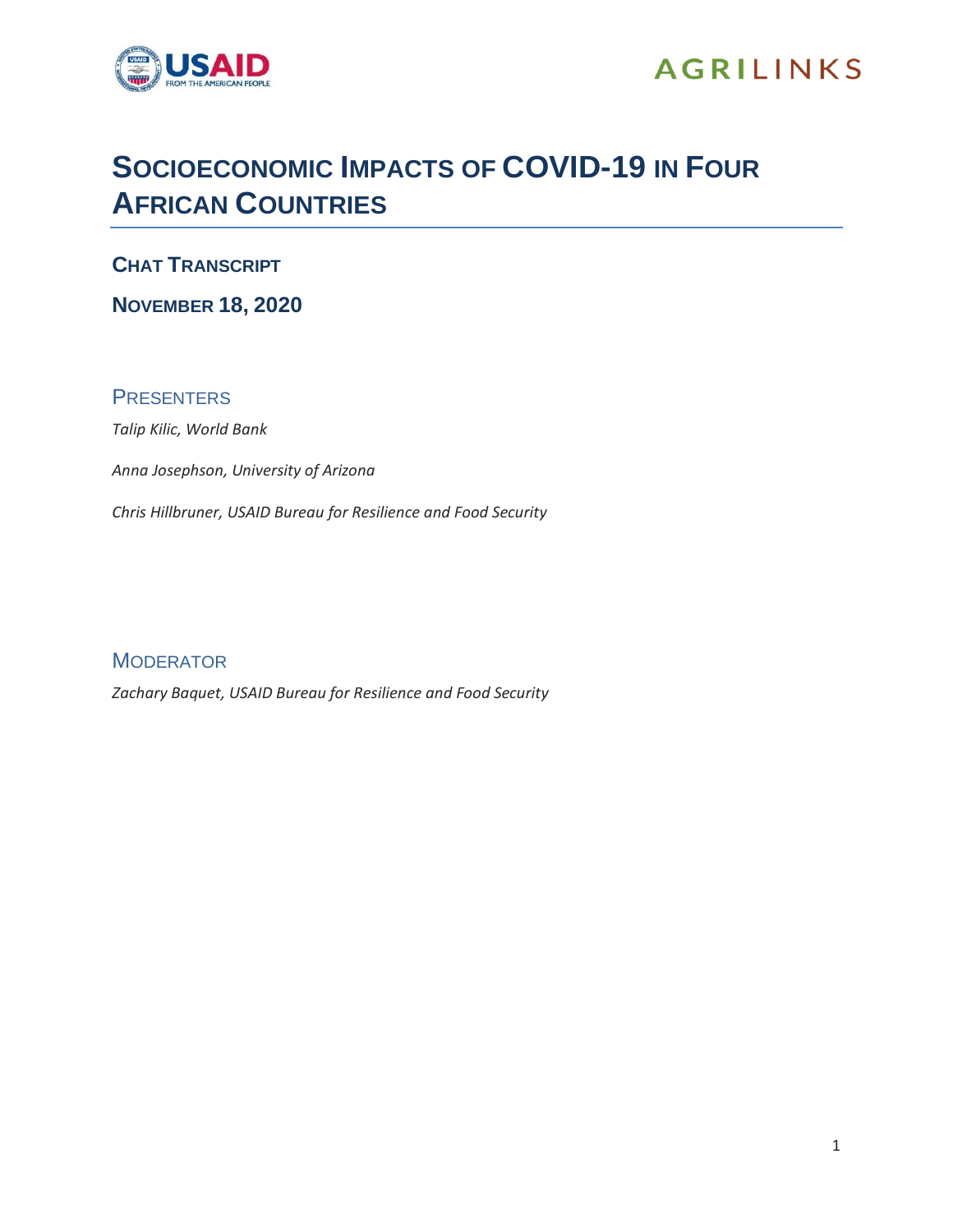Adam Ahmed - Agrilinks: Hi Everyone, the webinar will get started in about 45 minutes. I will be setting up, but please re-join the room in about 15 minutes.

Adam Ahmed - Agrilinks: Also, you can download the slide deck prior to the webinar by clicking "Webinar Slide Deck" in the file downloads pod.

Hellen Opie: Thanks Adam

Hellen Opie: Hi ,am Hellen OPie from Uganda. Working with the National Agricultural Research Organization

kaoutar ait lahaj: Hi I am Kaoutar , I am from Morocco. Working with the High Atlas Foundation

Aftab KHAN: HI all. Aftab here International consultant based out of Islamabad. Lookign fiorward to a great session. Thanks for organizing

Aftab KHAN: Thanks for the welcome

Robert Matengula: Hi , I am Robert Matengula from Malawi working with USAID

Aftab KHAN: sun is setting but the webinar is shining :)

ASFAW AGERU: Hi, I am Asfaw from Eldoret, Kenya

Aftab KHAN: Indeed lokoing forward to it.. I have worked in the field suppotying women farmers impacted by the COVID19

Lucy Mwaura: Hello it's Lucy from CIPKenya

ASFAW AGERU: Thanks

Lucy Mwaura: Thank you

Olusola Olufemi: Olusola Hello everyone from Nigeria/Canada

Olivia Agbenyega : Hello I am Olivia Agbenyega from Ghana teaching in a university (KNUST)

Charlie Amoia: hi it's Charlie from Sokoine University of Agriculture (Tanzania)

Solomon Gelalcha Woyessa: Hi My Name is Solomon from FAO Subregional Office for Eastern Africa, based at Addis Ababa, Ethiopia

Aftab KHAN: When are we going to start Adam?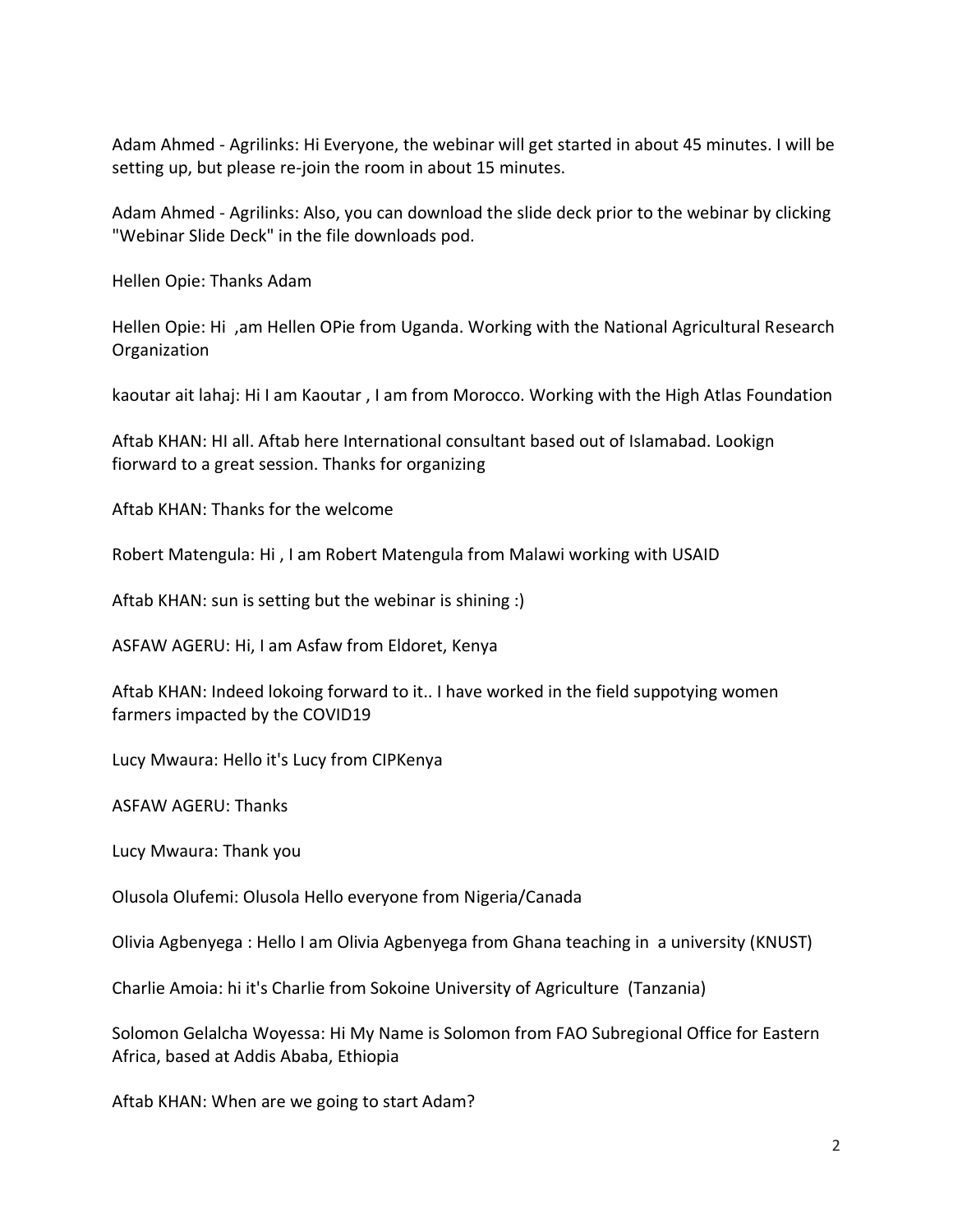Solomon Gelalcha Woyessa: Thank you

Aftab KHAN: ok great

Solomon Gelalcha Woyessa: I am not so familar with this vesrsion of Adobe Flash Player. I could not make use of my ear phone; the computer audiospeaker is working without my wish. Can you provide a hint of how I can activate my earphone please

Olusola Olufemi: Right now in Canada but of my work is conducted in Nigeria. Thanks

Solomon Gelalcha Woyessa: I got it now

Zachary Baquet (USAID/RFS): Greetings Everyone! Zachary Baquet with USAID's Bureau for Resilience and Food Security in DC

Tom van Mourik: Hello everyone, greetings from sunny and very mild Netherlands, this is Tom van Mourik from KIT Royal Tropical Institute in the Netherlands

Tom van Mourik: it's 17 degrees celsius, very warm for the time of year.

Zachary Baquet (USAID/RFS): For folks just joining, please introduce yourself in the chatbox and take a minute to fillout the polls.

Kimani Humphrey Wanjohi: Hi everyone . Humphrey from World Concern tuning in from Ndjamena in Chad

Zachary Baquet (USAID/RFS): Welcome Humphrey! Thank you for joining today

Paul Allertz: good afternoon, Paul Allertz from Arua - Uganda

Zachary Baquet (USAID/RFS): Hello Paul! Good afternoon

Paul Allertz: Good afternoon Zachary

Domisian Mabula: Habari, I am joining from Arusha, Tanzania. Last month my contract ended from working with SNV Tanzania.

Beatrice Gakuba: good afternoon Beatrice Gakuba from AWAN AFRIKA Nairobi

Zachary Baquet (USAID/RFS): If you want to have the slides for today's webinar, you can download them from the top window on the screen.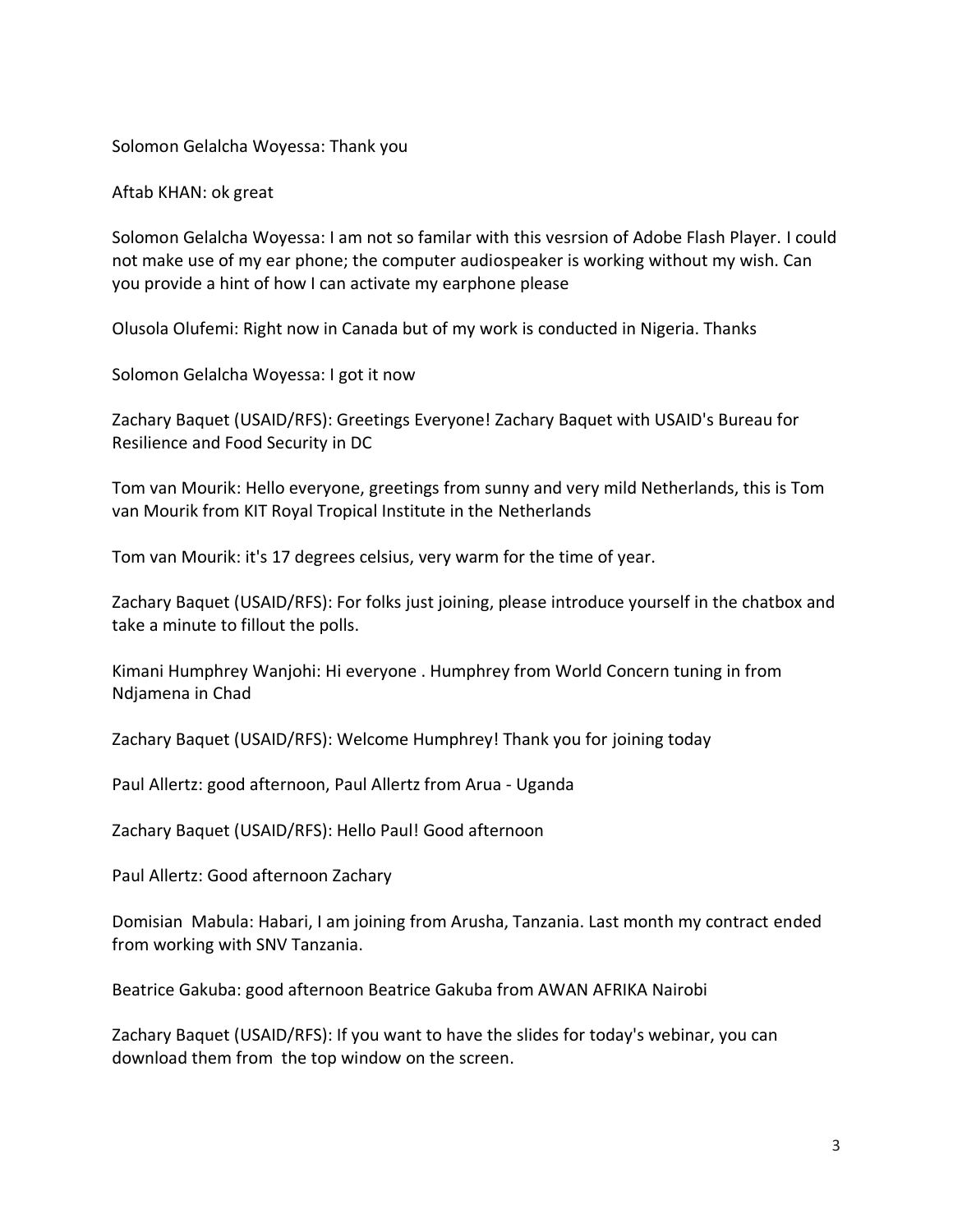Mevayero Umukoro: Good afternoon, Meva from Nigeria. Has the session started? I cant hear anything

Eric Tegei: Hi everyone. Eric Tegei from Kenya Seed Company ltd-Kenya

Zachary Baquet (USAID/RFS): Hi Habari and Beatrice, thanks for joining!

Dick Tinsley: Dick Tinsley, from Colorado. hearing loud and clear

Zachary Baquet (USAID/RFS): Welcome Eric!

Eric Tegei: Thanks Zachary

LESLEY PERLMAN: Hello all

Dick Tinsley: Thank you

Alyssa Killingsworth: Hi all! Alyssa Killingsworth with Convoy of Hope in Missouri, excited to listen in today

Zachary Baquet (USAID/RFS): Glad you could join us, Alyssa!

Zachary Baquet (USAID/RFS): For folks just joining, please introduce yourself in the chatbox and take a minute to fillout the polls.

Zachary Baquet (USAID/RFS): The webinar will be recorded and post-event resources will be emailed to participants and put up on Agrilinks.org

Christopher Bowden: Hi everyone, Chris joining from the University of Manchester, UK!

Luciano Trani: hi this is Luc from Uganda

Stefan Epp-Koop: Hi everyone, Stefan Epp-Koop here from Canadian Foodgrains Bank

Barbara Stoecker: Hello....Barbara Stoecker from Oklahoma State University

Mamadou Mamadou: Mamadou Baro from the University of Arizona: Hi everyone.

Phil Steffen: Good morning! Phil Steffe, FEWS NET in Washington, DC.

Liette Vasseur: Hello: Liette Vasseur from Brock University, Ontario, Canada

Harold Tarver: Harold Tarver, USDA/FAS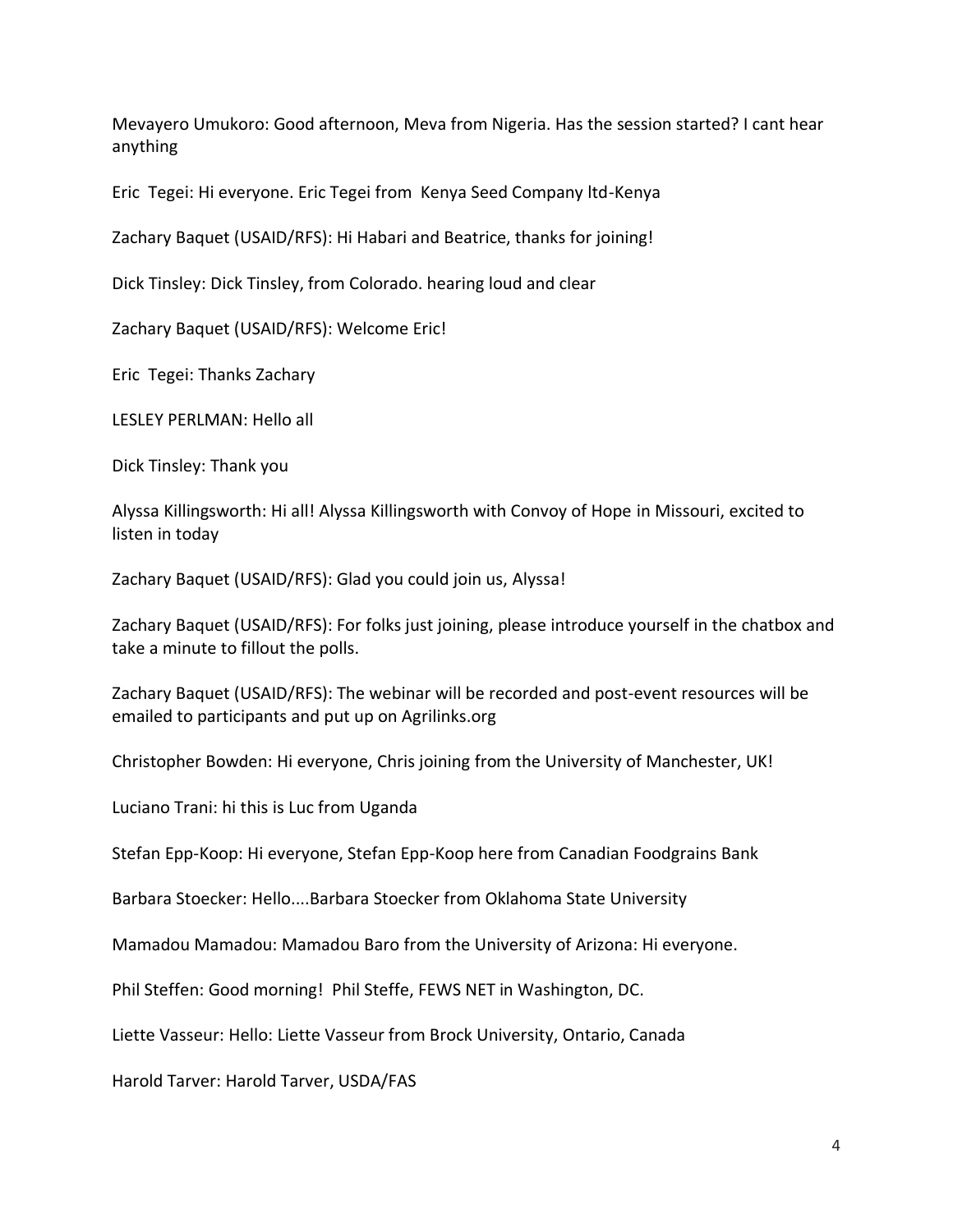Ian MacNairn: Ian MacNairn AFR/SD at USAID

Mark Freudenberger: Hi, I'm Mark Freudenberger. I'm a project manager for the USAID AMPR project in the Central African Republic implemented by Tetra Tech. We have been looking at the impact of the pandemic on the artisanal gold and diamond mining sector and the nexus with food security, security, and public health in the southwwest of the country.

Matthew Thielker: Matthew Thielker USAID/RFS/CN

Phil Steffen: @Stefan Epp-Koop, please give my greetings to Jim Cornelius at the CFGB.

Paul Mason: Hello, This is Paul joining from Albany, New York

Anne Swindale: Anne Swindale USAID/RFS/PAE/AL, Washington DC

Katelynn Folkerts: Hello all, Katelynn Folkerts from Mennonite Economic Development Assoicates. Happy to be here!

Isabel DoCampo: Hi everyone, I'm Isabel DoCampo with Root Capital, joining from NYC

Kelley Whitson: Kelley Whitson State AF/ERA

Elon Gilbert: Good morning from Western Montana

FOUZIA NASREEN 2: Hi, this is Fouzia joining from Ontario, Canada.

Kris Gorham: Kris Gorham RFS/OCS

Jeannette Kah Le Guil: Good morning. I cannot hear. Thanks

Judith Appleton 2: Judith Appleton. Hi from UK

Stefan Kachelriess-Matthess: Good day to all!

Roland Charles: Roland Charles, VSO global rural lead

Phil Steffen: Is there sound?

Bryce Leary: Bryce Leary from RFS/OCS/MEL joining from DC. Good morning all!

Simon Foster: Simon Foster, Producers Direct

Lawrence Trouba: Larry Trouba USDA/FAS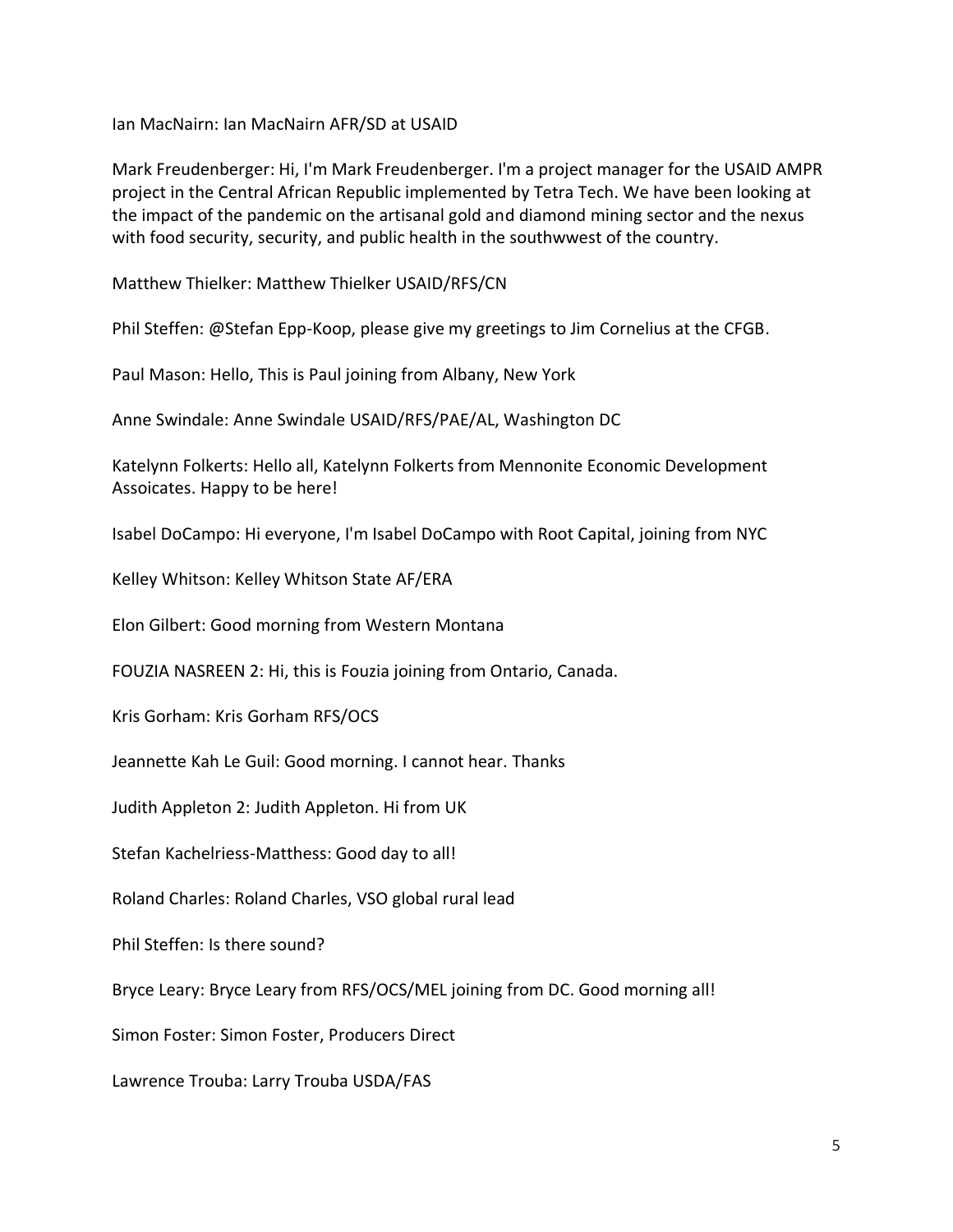T.S Amjath Babu: Amjath Babu, CIMMYT, CGIAR

Anne Lutomia: Greetings from East Lansing, Michigan.

Lara Evans: Lara Evans, USAID, RFS/C4R

Sara Higgins: Sara Higgins, Leland Hunger Fellow with Catholic Relief Services

Sara Duran: Hi from El Salvador, Sara Duran with Fintrac Inc

James Yazman: Jim Yazman - USAID retired, Boynton Beach, Florida

Karen Kent: Hi all Karen Kent from University of Rhode Island

David Mbugua: Good morning, hereis David Mbugua connecting from Toronto.

Stefan Kachelriess-Matthess: OK

Meron Asfaha: Meron Asfaha from USAID/RFS/PAE, hello all!

Cathy Michler: Kurt Michler from Wisconsin, USA

Elizabeth Leiby: Hi Jeannette and Phil, the audio just started. Can you hear now? If not, try double checking your speakers. Let us know if you continue to have issues.

Natia Gigiashvili: DeGA/Washington, DC

Rachael Herpel: Rachael Herpel, Lincoln, Nebraska, USA

Stephen Mink: Where does one find the "file downloads pod?"

Anne Swindale: we can hear you

Kristina Evans: Kristina Evans, USAID/DDI/LFT

Modibo Traore: Modibo Traore from USAID/Mali

Thomas Tichar: Thomas Tichar, Wageningen University & Research, the Netherlands

Christina Feller: Christina Feller joining from Utah on behalf of Living With Peace Kenya

Evaline Franks: we can hear you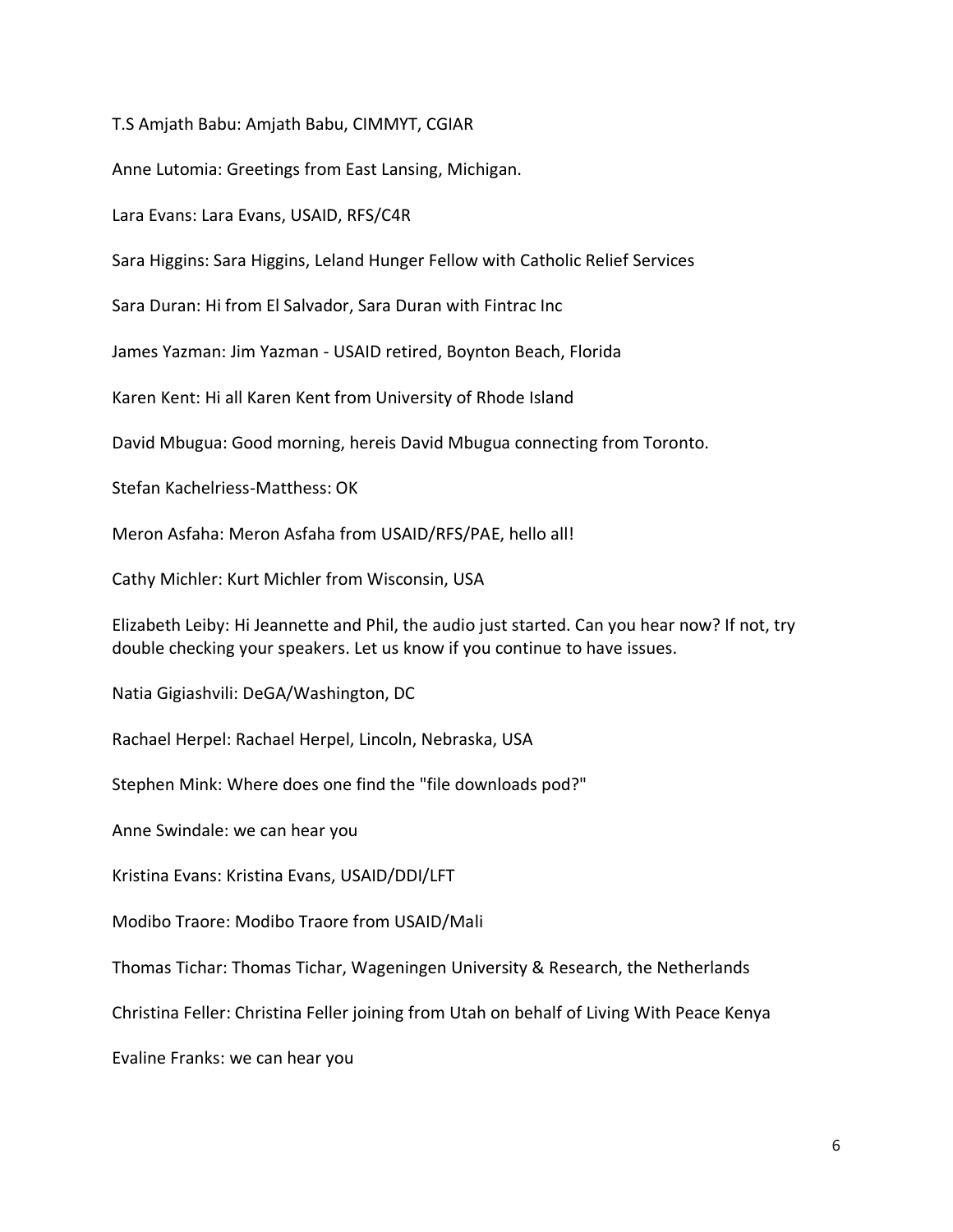william Anderson: Hi Everyone, I'm Bill Anderson from Staunton, VA in US -- School for Public and International Affairs, Virginia Tech University. I'm a former USAID Foreign Service Offier with long-term field assignments in Senegal, DRC-Congo, Tanzania, and Eritrea.

Abdeljalil MOUHAFID: Hi! Abdeljalil MOUHAFID from Morocco

Dick Tinsley: we hear you

Yibeltal Tiruneh: Yibeltal Tiruneh, Crop, NRM and Irrigation Team Leader at FAO Ethiopia

Blake Stabler: Blake Stabler, USAID, BHA/FSL

alessandra galie: Hi, Alessandra Galie, Senior Scientist -Gender at the Intl Livestock Research Institute (ILRI)

Simone Buechler: Simone Buechler, CRS

Lisa Lauxman: Lisa Lauxman, Consultant, Wash. DC - former USDA NIFA Center for Int'l Programs

Ricard Gine: Good afternoon, Ricard Giné, from SIWI Stockholm International Water Institute

Isabelle Baltenweck: hello, Isabelle Baltenweck, International Livestock Research Institute Nairobi, nice to be here

Zachary Baquet (USAID/RFS): Welcome Yibeltal, Blake, and Alessandra! Thank you for joining us

Paul Miller: Paul Miller, Lutheran World Relief

Faith Owuor: Faith Owuor, International Medical Corps

Bethy Picton: Hello everyone, I'm Bethy Picton working at the Energy Saving Trust on our project Low Energy Inclusive Appliances (LEIA), as part of Energy for Access.

Zachary Baquet (USAID/RFS): Hi Ricard and Isabelle!

Birgit Habermann: Birgit Habermann, Post doc scientist, International Livestock Research Institute (ILRI)

Zachary Baquet (USAID/RFS): Hear you great!

Leslie Otto: Leslie Otto, CRS

Maurits Servaas: Maurits Servaas, GOAL UGanda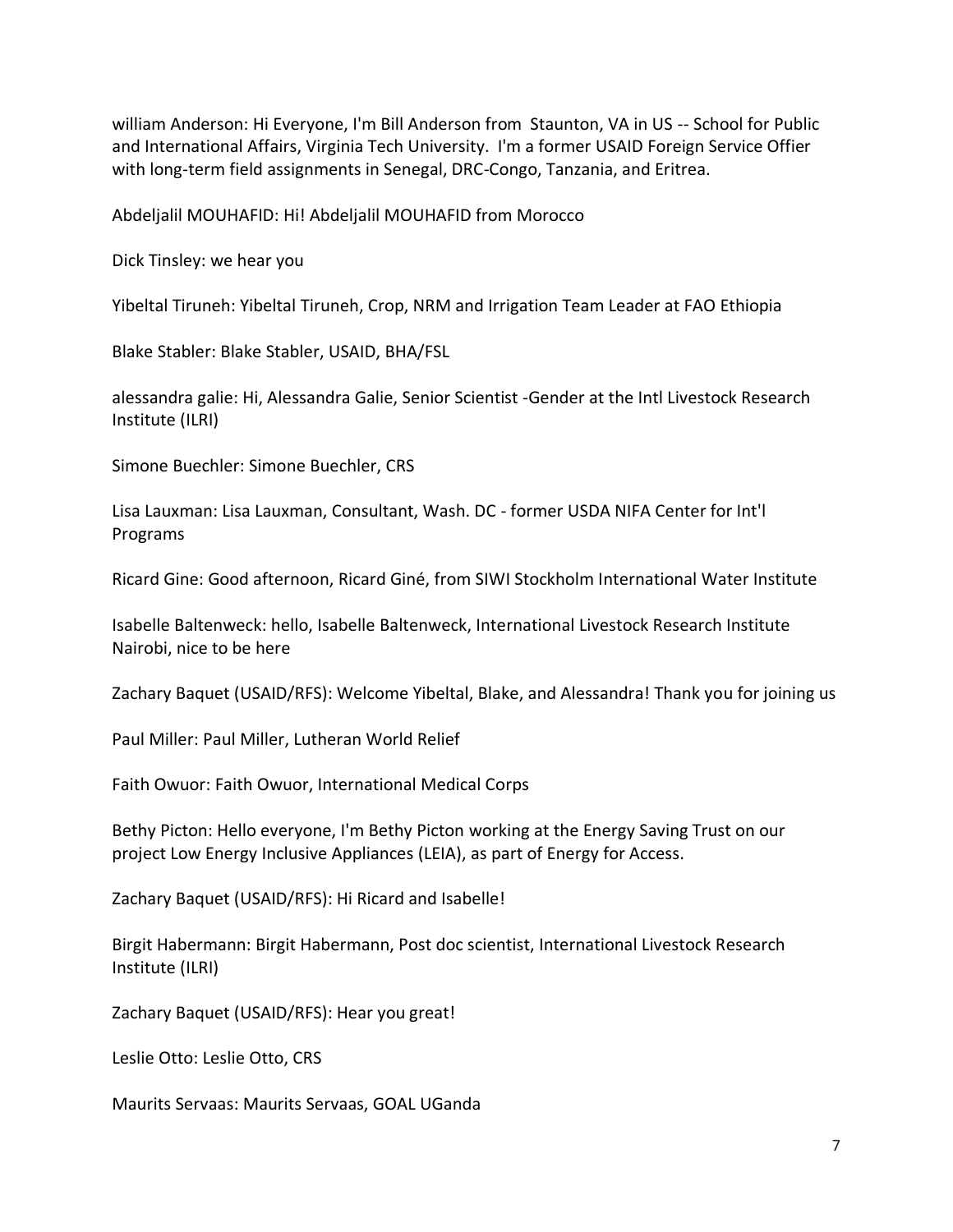Jonathan Schofield: Jonathan Schofield - CRS

Guy Sharrock: Guy Sharrock, CRS

Karyn Fox: Greetings - Karyn Fox, TANGO International

Tina Pruna : Tina Pruna, ADRA International

Zachary Baquet (USAID/RFS): Welcome Paul, Faith, and Bethy!

Debashish Chanda: Hi, this is Debashish Chanda, CIP, Bangladesh

Wiliam Warshauer 2: Will Warshauer from TechnoServe

Rita Mumm: Greetings to All from Rita Mumm, UC Davis African Plant Breeding Academy and the African Orphan Crop Consortium

Zachary Baquet (USAID/RFS): Thank you All for joining us today! We appreciate your participation

Martine Berger: good afternoon, Martine Berger, private sector adviser in Malawi, but joining from my homecountry the Netherlands

Vicki Morrone: Hi all, Greetings from Michigan USA, I'm @Vicki Morrone, Michigan State University-Malawi Africa RISING and McKnight and Niger Challenging Soils- USAID

Jennifer Lisher : Greetings from sunny Charleston, SC. Jenny Lisher from MCC, Department of Policy and Evaluation, Ag and Land

Zachary Baquet (USAID/RFS): Glad to have folks joining us from around the Globe

Vicki Morrone: How do you adjust your sampling for the many families who do not have phones?

Stefan Kachelriess-Matthess: Director of Forest and Environment Programme - Cameroon and next Director of CGIAR support project (FIA) of German Development Cooperation commissioned by BMZ

Zachary Baquet (USAID/RFS): Hello Jennifer, Vicki, and Martine! Welcome!

Rosemary Okoh: Greetings from Nigeria

Anthony Mangeni: Anthony Mang'eni ,CRS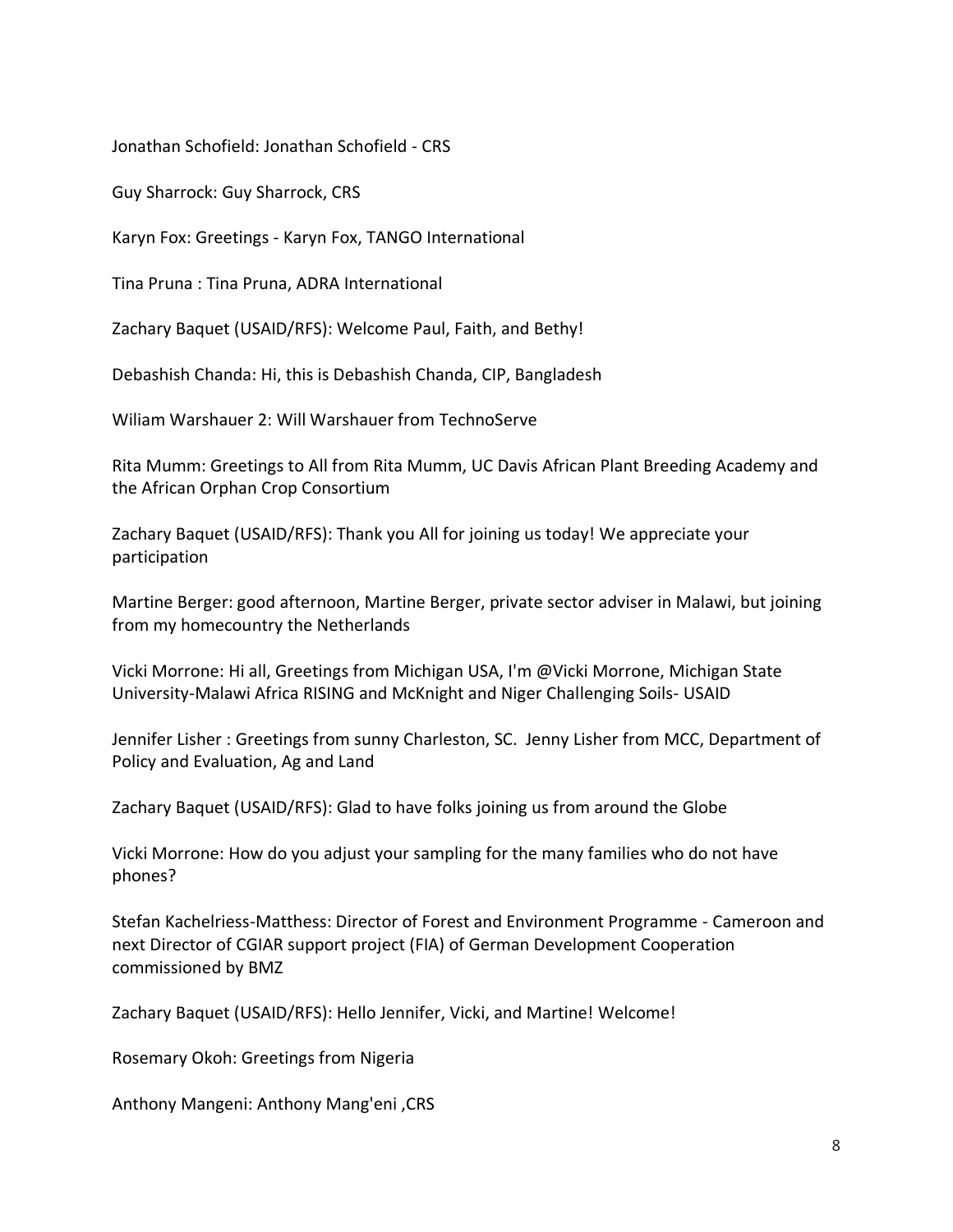Zachary Baquet (USAID/RFS): Greetings Rosemary and Anthony!

Ebna Habib Md. Shofiur Rahaman 2: Hi all , this is Sohag from CIP Bangladesh

Aftab KHAN: Great to see rigorous methdology of the survey

Lloyd Banwart: Hi all, Lloyd Banwart with TANGO International | The IDEAL Activity.

Emmanuel Dzisi: greetings from Agbenoxevi Farms Ghana

Leslie Otto: Is this panel data? What is the sample size?

Shymaa Aboshosha: Good Enening all ,

Hawo Abdi: Hello everyone greetings from Kenya

Richard Rapier: Richard Rapier, USAID Water for Africa through leadership and institutional support (WALIS) program

Shymaa Aboshosha: Ms. Shymaa Aboshosha , Seed Vareities Registration Committee , Plant Variety Protectio n office, Egypt, sh\_z9@hotmail.com, Mob. : +201006825230

Curt Reintsma: Curt Reintsma, RFS, USAID/W

Zachary Baquet (USAID/RFS): If you have questions, please ask them in the chatbox.

Leslie Otto: Is this HH monitoring only?

Zachary Baquet (USAID/RFS): Welcome Richard, Shymaa, and Curt! Good to have you join us!

LESLEY PERLMAN: @Leslie Otto: what is being discussed now is Household, though the World Bank is also carrying out firm surveys, some of that will be discussed later.

Florence Egal: Florence from Rome/France. habe been working on impact of COVID19 on local food systems.

Paul Allertz: It could be that the knowledge is there, but littte effect on behaviour

Paul Allertz: Universal practice in Uganda: I think that's really not true

Zachary Baquet (USAID/RFS): If you joined recently, please note that the webinar is being recorded and post-event resources will be emailed to participants and put up on Agrilinks.org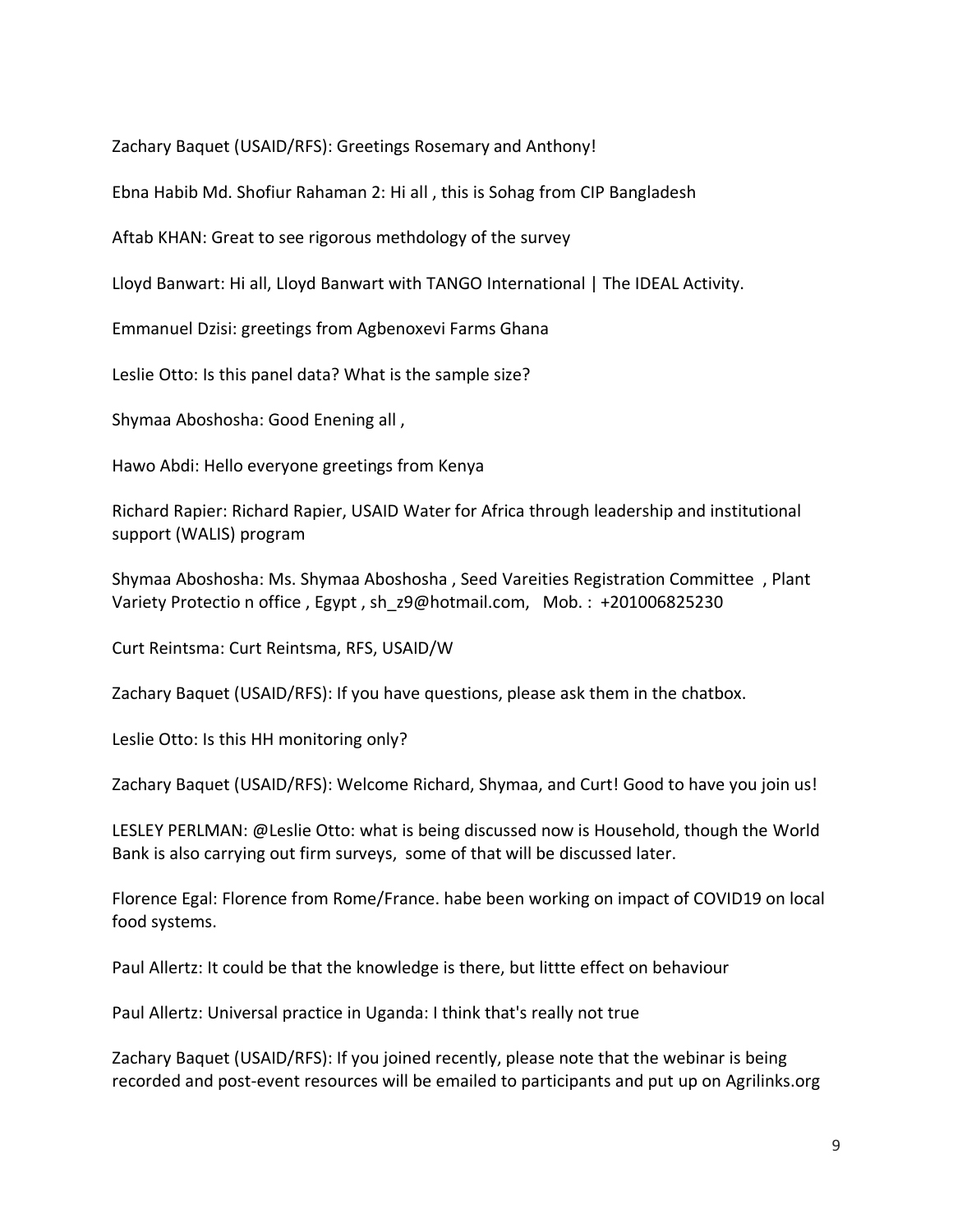Ida Djenontin: Ida Djenontin from Michigan State University, Department of Geography

Lourdes Martinez: Did you ask questions about misconception about food?

Melchizedek Mokaya: Hallo Anna: When pelople reported that they had changed thier behaviors. Was this foloowed by any observational studies?

Isabelle Baltenweck: people may be misreporting for fear of negative consequences, so giving the 'official' answers is a safe option

Beatrice Gakuba: awan afrika has conducted a study on impact of covid19 on women and youth owned agribusinesses

T.S Amjath Babu: For reference, here is the link to our new report with FAO on COVID impacts on agri-food system in Bangladesh using mainly phone surveys: http://www.fao.org/3/cb1018en/cb1018en.pdf

LESLEY PERLMAN: @Melchizedek Mokaya: no observational methods were used.

Vicki Morrone: will you be sharing about the respective health care systems, those that have less health care access have less knowledge (less opportunity to be treated if infected with COVID 19)?

Aftab KHAN: Where can i write questions @Adam

william Anderson: I'm particlarly interested in how your research (and research methods) relate to drivers of instabilityy and conflict in fragile states and sitations in Africa and other regiions. There are initiatives in the US to focus more on crisis and conflict prevention. in foreign assistance and foreign policy..

Leah Berkowitz: hi all, Leah Berkowitz from Trickle Up here.

Adam Ahmed - Agrilinks: @Aftab, you can write your questions here in this chat pod, we are copying them down to be asked during the Q&A session

Beatrice Gakuba: we can share the findings check www.awanafrika.org

Leslie Otto: Was the income change compared to changes to the same time last year?

Aftab KHAN: Really enjoying great presentation by Anna. Africa has 41% Mobile Phone Specific Gender Gap...How did you avoid a gender biasness in the survey?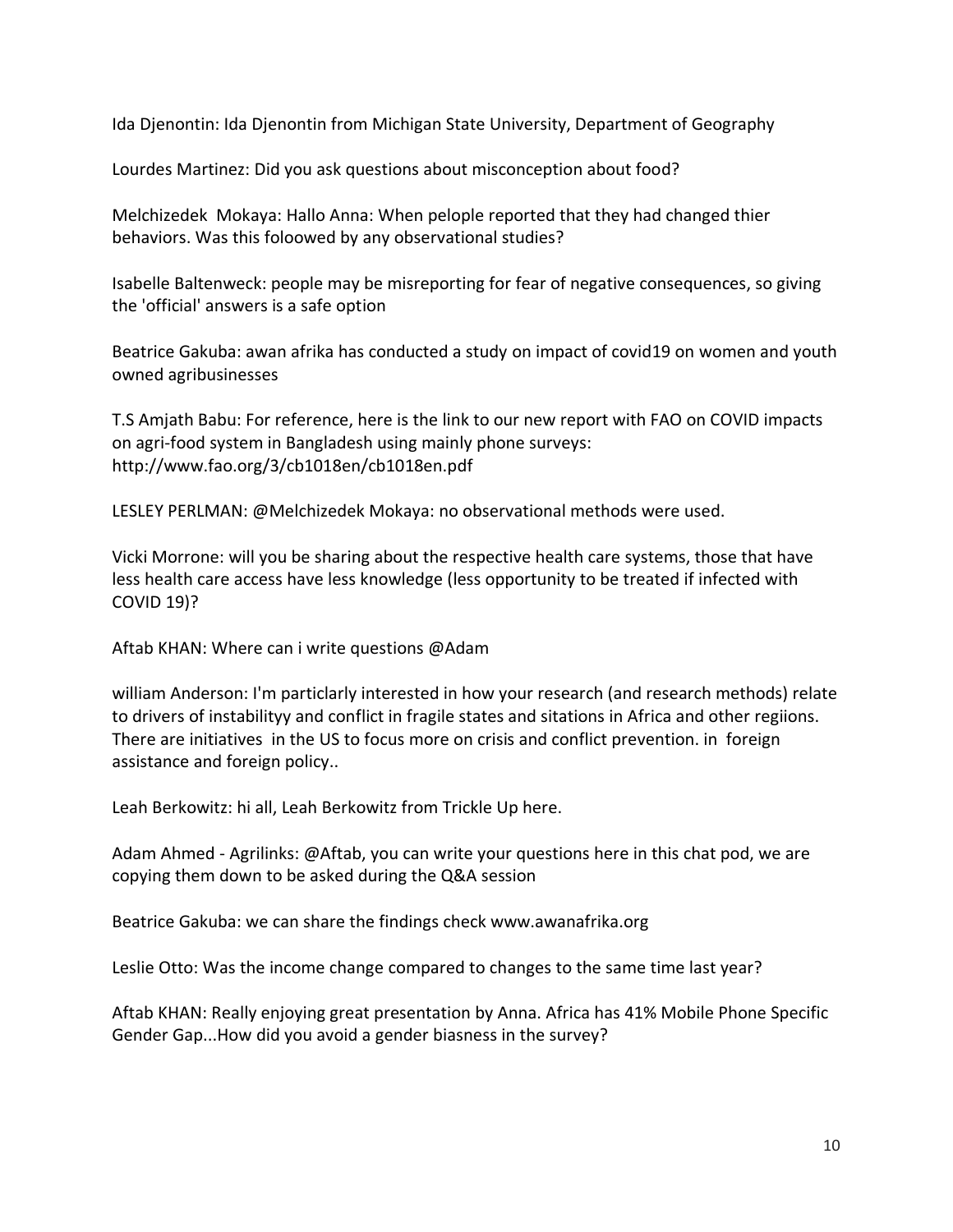Jessica Oyugi: Greetings all, Jessica Oyugi from UNICEF Uganda country office... please take a look at this portal with public available data completed on Uganda addressing vulnerabilities amidst COVID-19 http://aida.dalbergdatainsights.com/ user: moh and pswd: datacovid19

Leslie Otto: in other words - do we know if this is related to COVID or other in country changes?

Zachary Baquet (USAID/RFS): Thanks for sharing @Jessica!

Beatrice Gakuba: 91% had loss half of their income between March and July

Hawo Abdi: can we get the slides after the end of the training

Vicki Morrone: Talip can you plz share link to paper (that should address many of our questions) you mentioned in your presentation?

Lloyd Banwart: https://documents.worldbank.org/en/publication/documentsreports/documentdetail/955251604433596591/socioeconomic-impacts-of-covid-19-in-fourafrican-countries

Zachary Baquet (USAID/RFS): Thanks for your questions! We are collecting them. We will answer some in the chat box and during the Q&A period

Wiliam Warshauer: can we get a copy of the PPT at end of webinar?

LESLEY PERLMAN: @ Vicki Morrone, the paper is linked to the events page on Agrilinks. https://www.agrilinks.org/events/socioeconomic-impacts-covid-19-four-africancountries?utm\_source=USAID+Bureau+for+Food+Security+%2F+Agrilinks&utm\_campaign=3aef d1d191- EMAIL\_CAMPAIGN\_2020\_11\_06\_04\_00&utm\_medium=email&utm\_term=0\_8f8d227958- 3aefd1d191-56865405

Hawo Abdi: also can we get certificate

Adam Ahmed - Agrilinks: @Wiliam, yes, there will be a pod that has the slide deck,

Jeffrey Michler: @Vicki Morrone, details about our adjustment for families without phones are in the paper: https://documents.worldbank.org/en/publication/documentsreports/documentdetail/955251604433596591/socioeconomic-impacts-of-covid-19-in-fourafrican-countries

Aftab KHAN: Thansk so much Lesley for Paper Link

Clara Colina: Is there a difference between how food insecurity is impacting farming vs non farming households?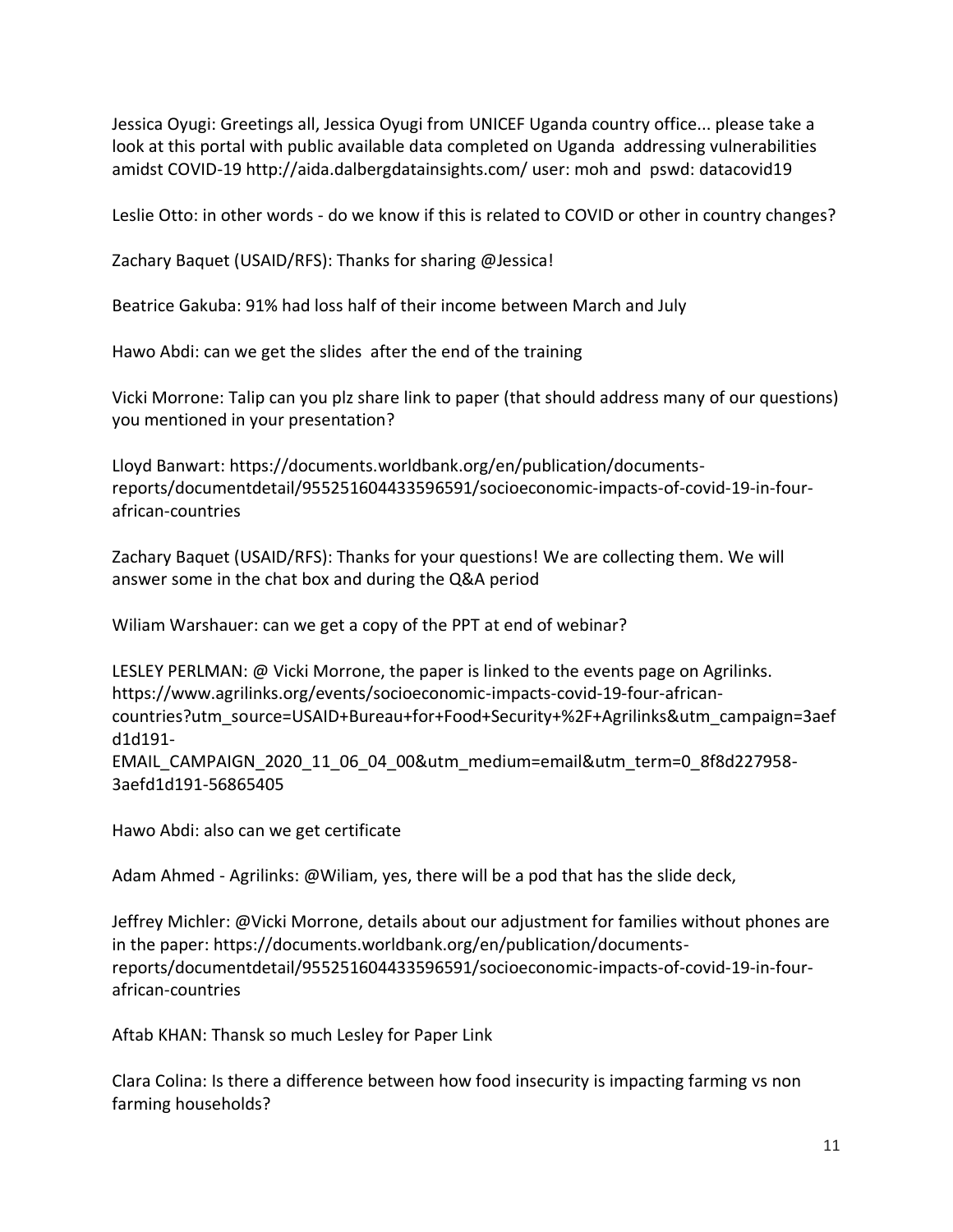Zachary Baquet (USAID/RFS): Thanks @Lloyd, @Lesley, and @Jeffrey!

Adam Ahmed - Agrilinks: Hawo, there is no certificate for attendance of this webinar today

Jeffrey Michler: @Lesilie Otto, yes, it is panel data. There are about 2,000 households in each country

Sara Higgins: Is data disaggregated by urban vs rural?

Dick Tinsley: how much of the food insurity is resut of marketing forces vs. lost labor due to people getting sick and not able to work for a couple weeks?

Florence Egal: To Talip, did you differentiate between rural and urban HH?

Jeffrey Michler: @Paul Allertz, yes, just because people report knowledge does not mean they are acting on that knowledge.

Florence Egal: Sorry Sara :-)

Beatrice Gakuba: is Data disaggregated by gender?and age?

Florence Egal: and Clara...

LESLEY PERLMAN: @ Sara Higgins, yes the data can be disaggregated for urban and rural.

Clara Colina: thanks lesley, thats great!

Aftab KHAN: Question: Following SOPs has been problem world wide. Nay idea which aareness/mobilizing strategies people were most responsive to use masks, social disctancing..etc?

Jeffrey Michler: @Vicki Morrone, good point about health care access. We have tried to measure this but have struggled to get good data on local health care infrastructure.

Domisian Mabula: How much did indivuduals in rural area affected with food insecurity to those in urban?

LESLEY PERLMAN: @ florence, yes the data can be disaggregated, but he may not be presenting the disaggregations now.

Jeffrey Michler: @Florence Egal, we do show some results by rural/urban and by gender. There are not as many differences as one my expect. The impacts have been fairly uniform across the population.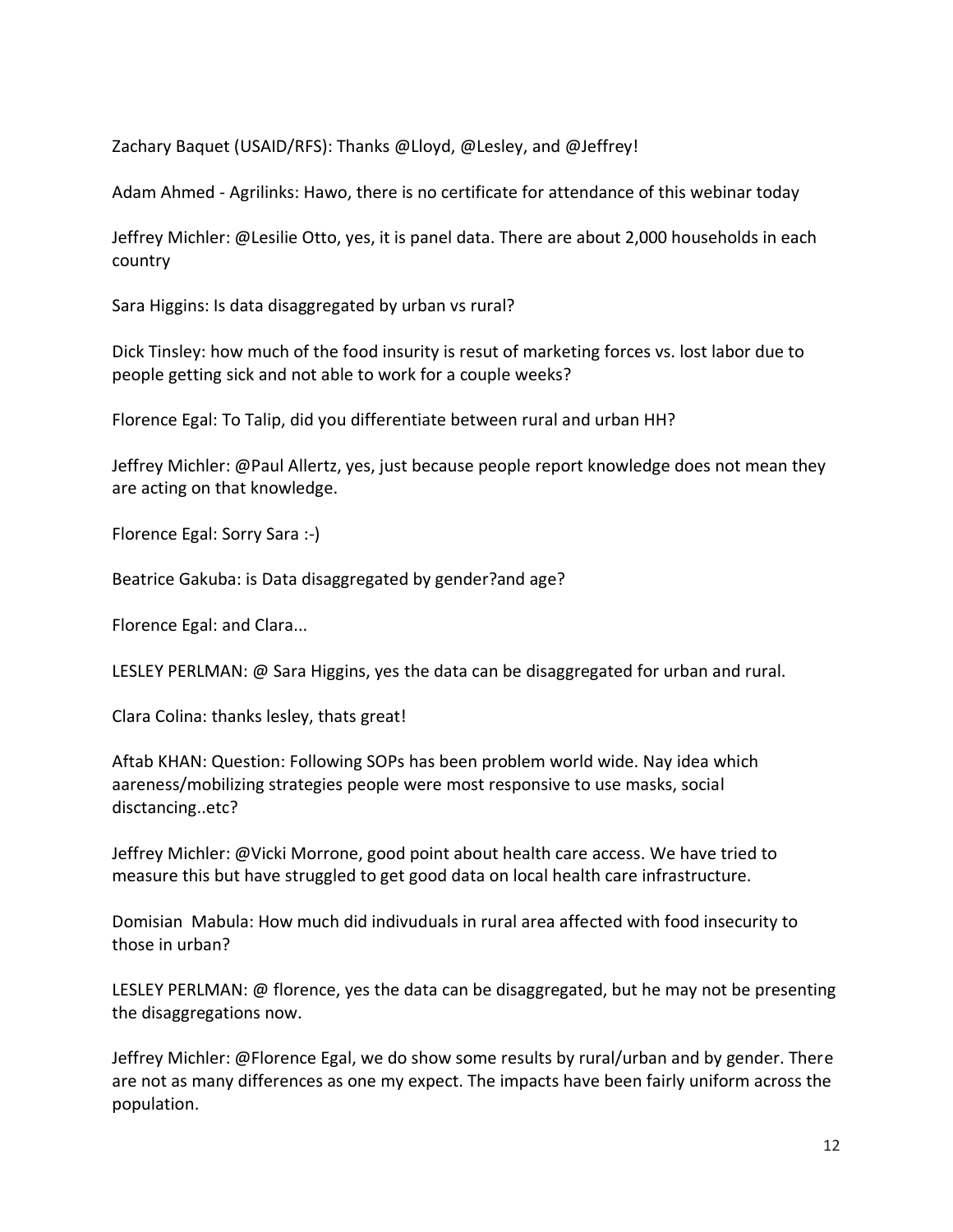Paul Allertz: @ Jeffrey Michler, but Anna was presenting this universal practice!

Beatrice Gakuba: high impact on women small scale farmers and street vendors was reported by our members and respondents in the 4 coutries

Vicki Morrone: This is a great overview. This report can shed light on info reception across 4 sountries with many similarities and using COVID 19 as a case example!

Jeffrey Michler: @Paul Allertz, yes, I am not surprised by the difference between reported behavior and "realized" behavior. We would love a way to measure this difference.

Aftab KHAN: QUESTION TLIP > ny idea why shcool going childre hand lesser food insecurity ? bs of school lunch? but werent the schools closed?

Liette Vasseur: Do you exmaine the data separated by sex? have you looked at the activities of women vs men?

Jeffrey Michler: @Beatrice Gakuba, as further survey ways occur, we will be able to start measuring the severity of post-harvest loss in those countries.

T.S Amjath Babu: In countries with a clear lock-down period, we observe a U shaped pattern in reported issues like access to food, medicine etc. Are there such a dynamics observed in the target countries?

Beatrice Gakuba: yes this is a great overview and has similarities with our study

Stefan Kachelriess-Matthess: Intersting enough what impoertnat role radio seems to play.

Jeffrey Michler: @Melchizedek Mokaya, in the paper we report many of these results by urban/rural. We just lacked the time to report in the presentation today.

Vicki Morrone: every consider asking survey questions via radio just to get a perspective of those without phones?

Jeffrey Michler: @nancy taggart, we have educatio and age of respondant but we have not looked at this. Rather, we focused on urban/rural and gender. But this is a good question and we will ltake a look at this aspect.

Vicki Morrone: those families could borrow a phone to respond?

Stefan Kachelriess-Matthess: Thanks.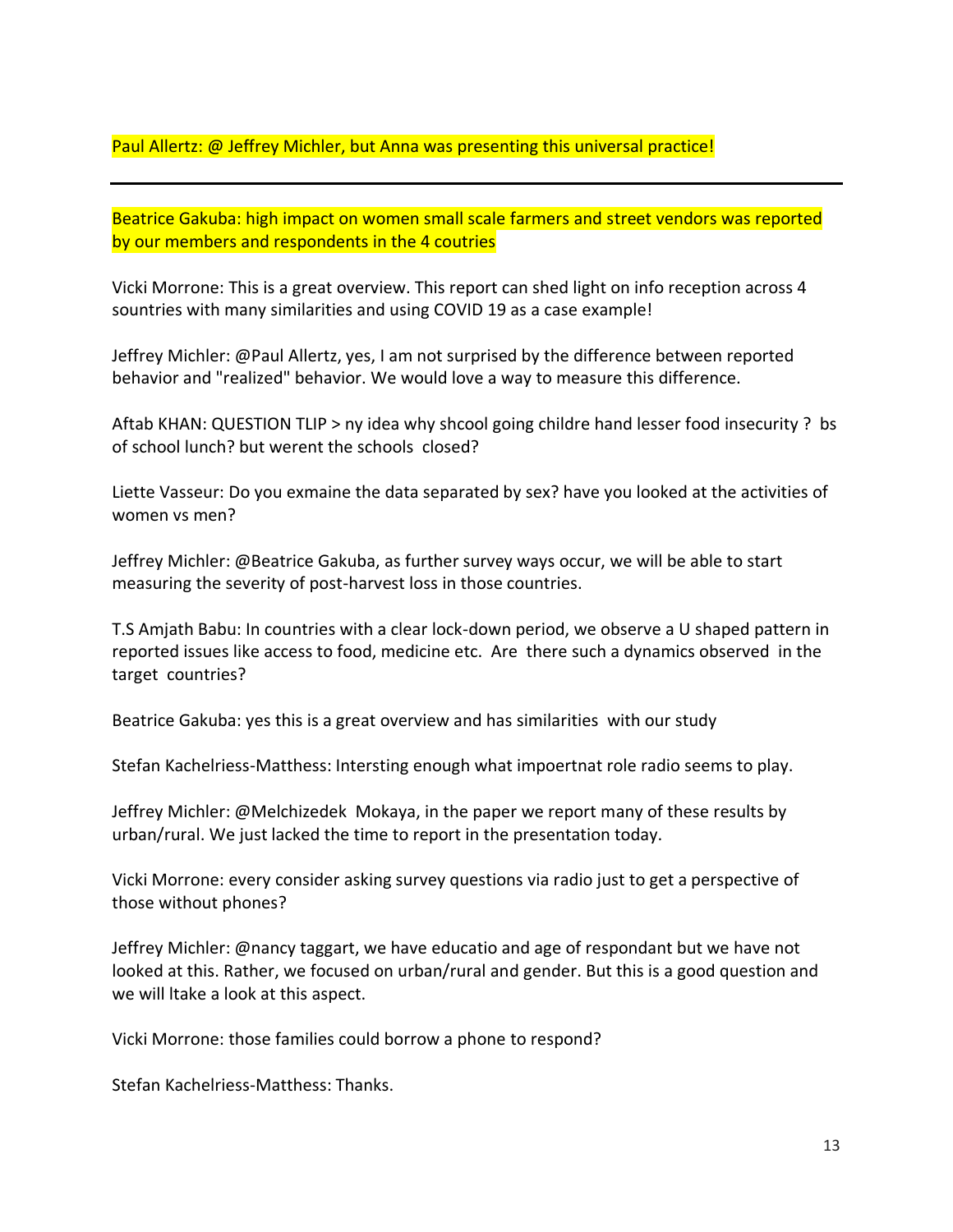Leslie Otto: Given the constantly evolving nature of COVID, gov policies, lockdowns, fatigue - the realities of these HH is very different in Nov from where we were in August, do you feel this data can be more rapidily reported on to provide quicker program/policy adaptation?

Judith Appleton 2: 1. What recommendations? 2. What surprised you?

Florence Egal: Could it also be feasible to disaggregate at subnational level (COVID prevalence, livelihoods and availability of services probably vary from one area to the other. In Italy strategies differ according to the regions basde on anationally agreed set of indicators

Willy Mulimbi: African governements haven't taken the lockdown on the same time. Have you find any effect of those lockdown measures?

Jeffrey Michler: @Beatrice Gakuba, this is a good point. We have not looked at female street vendors. This source of income is hugely important for households in these countries and are likely to have suffered hugely from COVID restrictions.

Phil Steffen: Would you have attempted the covid-19 telephone surveys in the absence of this background information from the LSMS sampleframe? Would one even attempt these surveys on a "cold-call" basis? Thanks.

Vicki Morrone: thanks

Florence Egal: Jeffrey, the infomal sector is indeed particularly vulnerable

william Anderson: william Anderson: I'm particlarly interested in how your research (and research methods) relate to monitoring drivers of instabilityy and conflict in fragile states and sitations in Africa and other regiions. There are initiatives in the US to focus more on crisis and conflict prevention. in foreign assistance and foreign policy..

Olusola Olufemi: Any geographical or spatial considerations in how you conducted your surveys because there could be locational differences in access, affordability of households depending on where they are located, urban or rural?

Jeffrey Michler: @ Leslie Otto, yes, we very much want to report findings in the most up-todate way as possible. However, the data will always run behind by at least 1 month. We are only now being able to look at data from September.

Beatrice Gakuba: those household without phones are most vulnerable and some had to sell their phones as their daily income was drying up because of lockdownsi.

Aftab KHAN: I agree with Beatrice about phone owners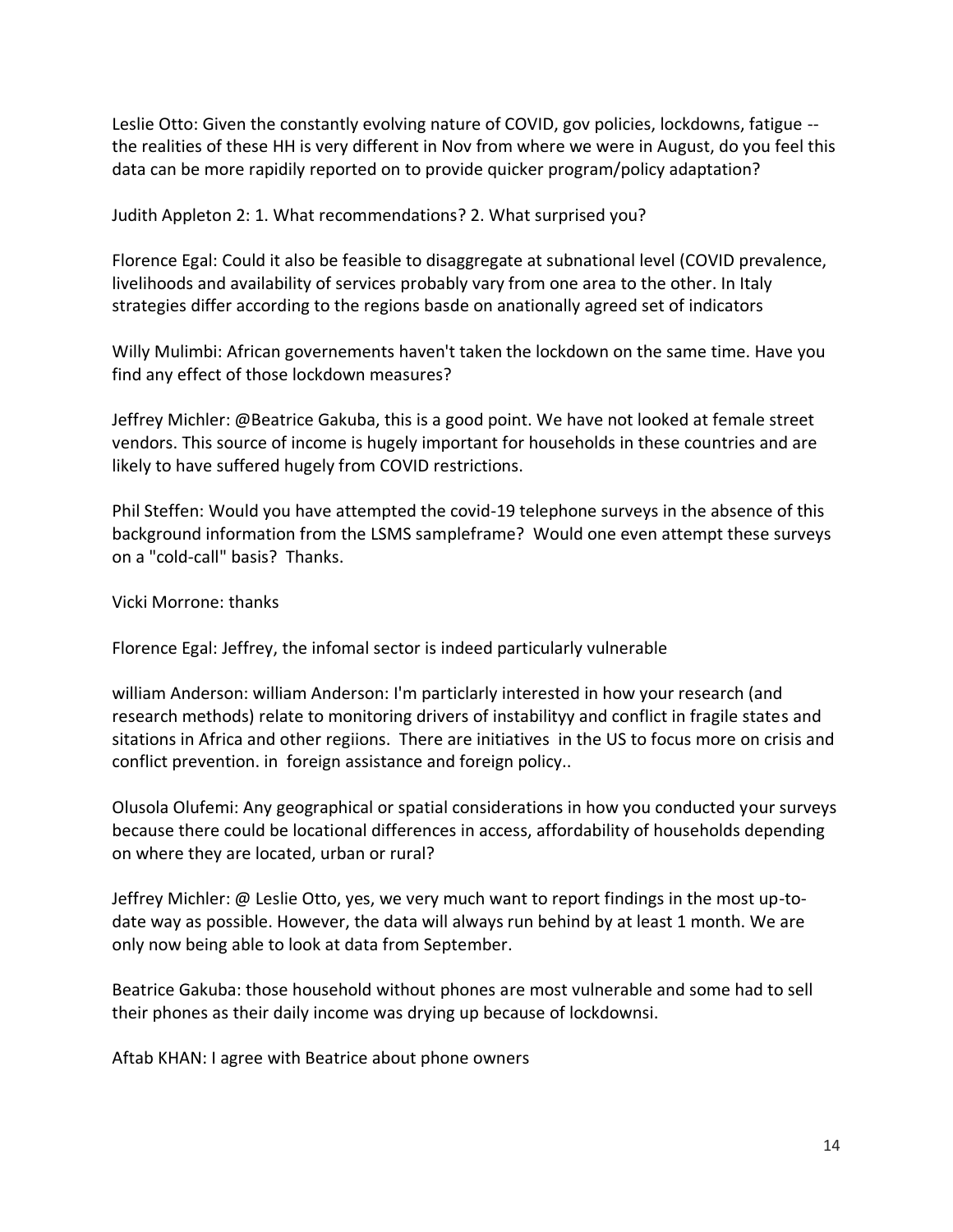Jeffrey Michler: @Florence Egal, we have struggled to get subnational data on COVID prevelance. Nigeria provides the best data.

Leslie Otto: @jeffery michler, thank you, I can appreciate this challenge

Beatrice Gakuba: mostly households headed by single women

Anna Josephson: @Beatrice Gakuba, yes, and we are seeing that female headed households are experiencing more food insecurity.

Jeffrey Michler: @Olusola Olufemi, the surveys are nationally representative, so we can disaggregate the data to rural/urban, which we do in the paper. Looking at other subnational levels might not be representative without proper adjustment, which we have not done.

Phil Steffen: Thank you, Talip. Lack of an existing sampleframe poses lots of methodolical difficulties but glad to learn that the WB and others are working on it.

Willy Mulimbi: Surely, phone ownership must be correlated with income levels

Jennifer Lisher : considering the number of ongoing impact evaluations with baseline or endline surveys happening this year and next year, do you have any recommendations that should be considered in light of the LSMS findings?

Jeffrey Michler: @Talip, yes, the differences between rural/urban was not significant in terms of income loss and food insecurity.

Jeffrey Michler: It is reported inthe paper, that differences are not significant on those two metrics between rural/urban. But differences are significant by gender.

Jeffrey Michler: @Willy Mulimbi, yes, most assuredly. We outline the exact statistical methods we use to try and correct for this. But even with the statistical correction, these results should be interpreted as "lower bounds" on the impacts, because the selection bias is against the poorest households that do not own phones.

Olusola Olufemi: Availability of water, access to patent medicine vendors are serious issues in Nigeria. I wonder if the surveys reflected these?

Anna Josephson: @Willy Mulimbi, to echo @Jeff, there is more on this availbale in our paper including caution on understanding and interpreting these findings, accounting for these concerns.

Aftab KHAN: The link of the paper shared by Lesley is no more in the chat.. cAn someone reshre please.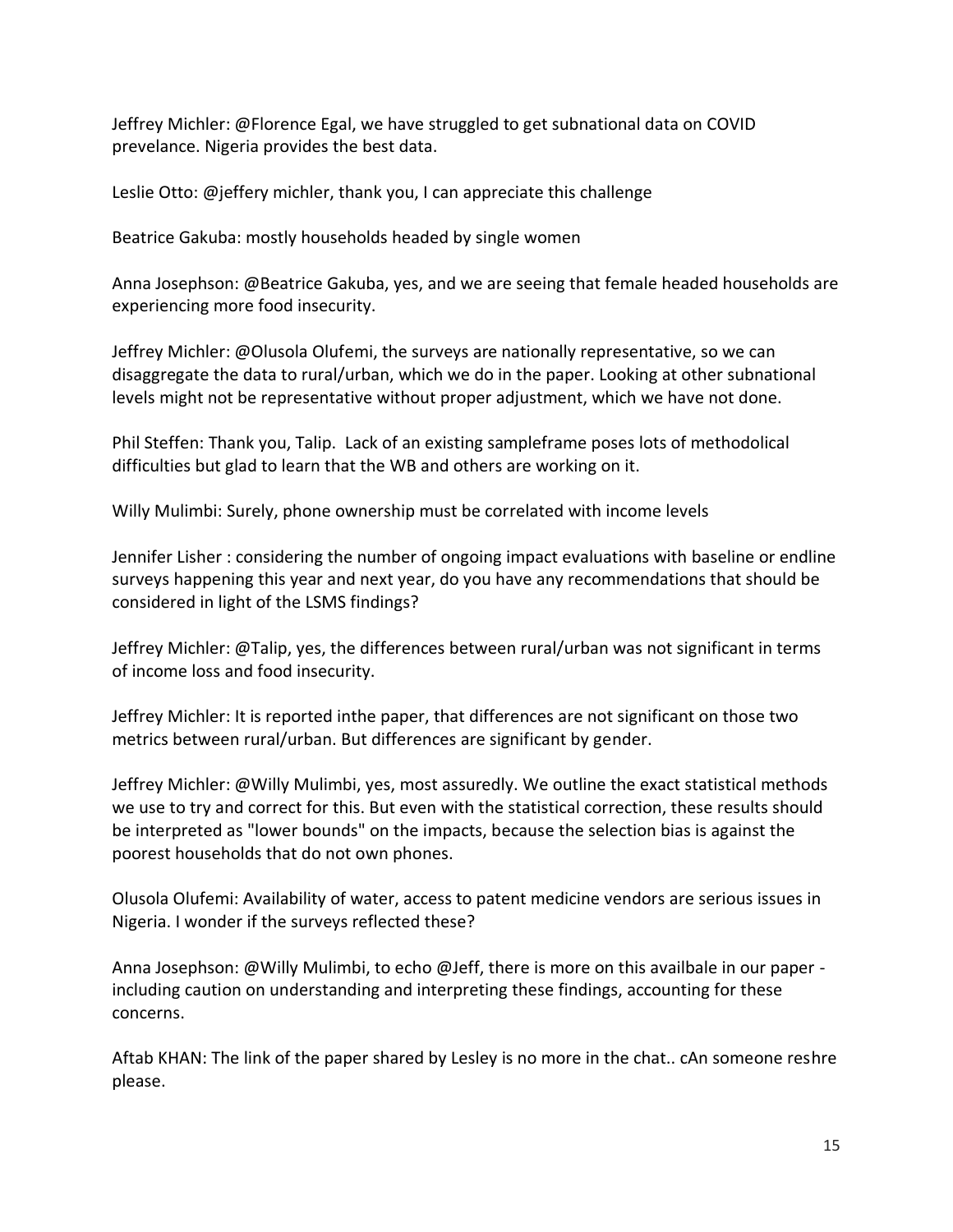Jeffrey Michler: @Jennifer Lisher, this is a good question. Hopefully it is asked by Zachary. In short, great care needs to be take to reach as many people as possible and to adjust for nonrespondant bias, which are likely to be the hardest hit by COVID

Leslie Otto: https://documents.worldbank.org/en/publication/documentsreports/documentdetail/955251604433596591/socioeconomic-impacts-of-covid-19-in-fourafrican-countries

Anna Josephson: @Olusola Olufemi, there are questions about availability of water in some countries, including both water for washing and drinkable water.

Rosemary Okoh: Looking at the severity of food insecurity in the post covid era in the different countries, what do you think is responsible for the very high severity recorded by Nigeria

Florence Egal: Any idea on potential population movement to adapt to the loss of livelihoods (return to communities of origin)?

Beatrice Gakuba: i share the same concern with Josephson on children missing out school it is very sad especially in Rural areas and amongs the urban poor

Aftab KHAN: Thanks Leslie

Jeffrey Michler: @Rosemary Okoh, we do not think the food insecurity in Nigeria is unique. We've seen food insecurity in the US and EU jump since COVID. But we only have pre-COVID data from Nigeria, so we can only directly compare in that country.

Olusola Olufemi: High correlation between poverty and food insecurity in Nigeria. Also most of the popualtion work in the informal sector or are small scale farmers/family farms

Jennifer Lisher : yes, obviously there will be issues analyzing economic results from projects in light of COVID effects

Jeffrey Michler: @Florence Egal, the survey asks questions about household structure and migration. We have not seen much change so far, but as the data continues to come in we are expecting to see more pronounced population movements. This is something we are extremely interested in monitoring.

Anna Josephson: Also, @Florence Egal, we are interested in this from the perspective of income loss, as well. Particuarly, related to remittances and changes in household income which may be associated with these changed migrations.

Leslie Otto: how are you controlling for other impacts, like in Ethiopia for example, and the political unrest there?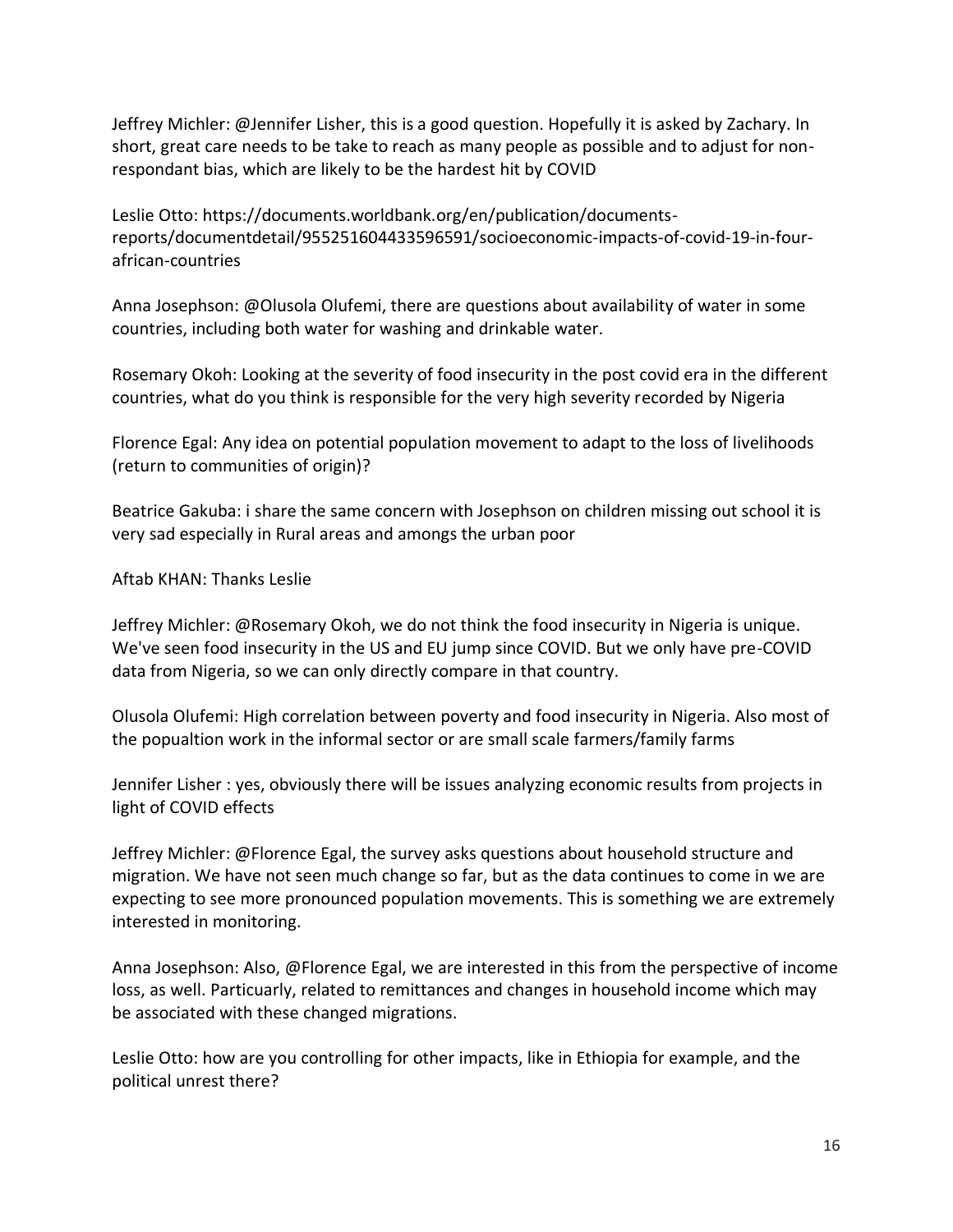Jennifer Lisher : thank you talip

Judith Appleton 2: Re costs, how much has the phone call survey and its analysis costed?

Rosemary Okoh: Thanks Jeffrey

Richard Rapier: Great. thanks!

Jeffrey Michler: @Leslie Otto and @Judith Appleton 2, these are good questions. Talip might be able to answer this, since he is more involved in the survey delivery.

Mark Freudenberger: The World Bank DELVE initiative looks into some of these conflict/food security/livelihoods through field research carried out recently in 16 countries in the artisanal mining sector. See: https://www.worldbank.org/en/news/feature/2019/06/19/shining-a-lighton-a-hidden-sector

william Anderson: Thank you for your thoughts on my, perhaps, too general a question.

Lughano Munthali: I am looking at seasonality. In Malawi March to July is the harvest period when HHs have food. Lean period is from November to March. I can see that the other countries are in other regions. It would be interesting to do it within the lean period during the pandemic compared to same perod last year. Thanks

Mark Freudenberger: A workshop on artisanal mining-conflict-state fragility will be held soon. My guess this will touch on food security and artisanal mining, a key source of livelihood for millions.

Mark Freudenberger: DELVE:<https://delvedatabase.org/>

Jeffrey Michler: @Lughano Munthali, yes! This is something that we will be able too look at as new data comes in every month.

Lughano Munthali: Thanks

Talip Kilic: Unit Cost Per Completed Interview (2020 USD Terms): Uganda: 8.70; Nigeria: 12.28; Malawi: 9.07; Ethiopia: 11.50; Burkina Faso: 7.76.

Willy Mulimbi: Totally agree with you @Talip. Farmers and non-farmers living in urban or rural settings have different coping strategies that should have an effect

Aftab KHAN: Remarks for the Panel: Despite high number of participants I am impressed with the level of interactive engagement with attendees. Really appreciate it.

Sara Duran: thanks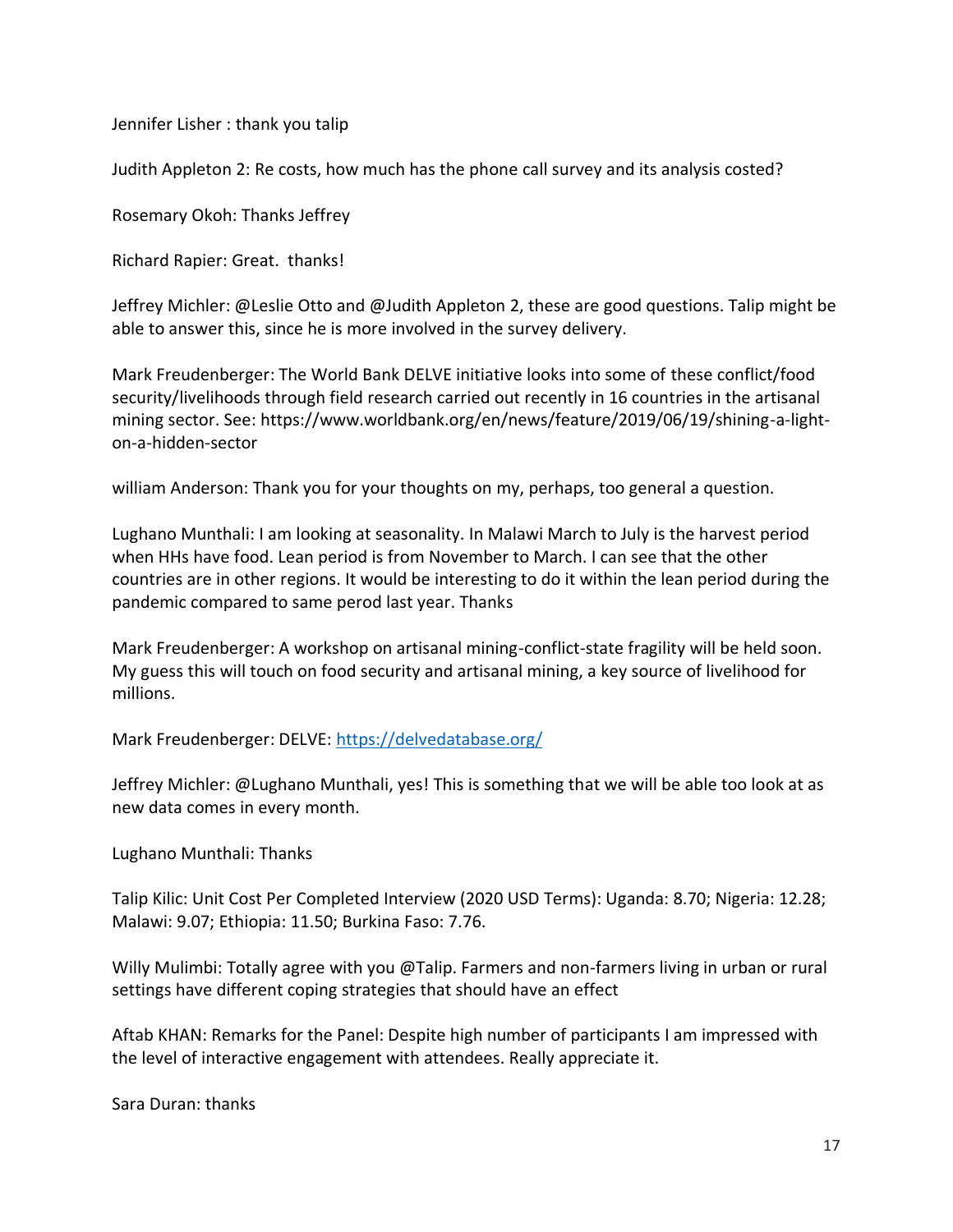Stefan Kachelriess-Matthess: Thanks. Adam Ahmed - Agrilinks: Thank you Jeffrey!!!! Liette Vasseur: Thank you for informative webinar David Mbugua: Many thanks. Jeffrey Michler: Thanks all! Lughano Munthali: Very helpful information. Thanks Jeffrey Michler: Great questions! Leslie Otto: Thank you, very informative Willy Mulimbi: Thank you guys Simone Buechler: Thank you so much! Anna Josephson: Thank you all! And thanks to Jeff for being so quick with all the questions. Alexandre Monnard: Thank you, very interesting Leah Berkowitz: thanks! very interesting work! Richard Rapier: Merci! Natia Gigiashvili: Thank you! Ian MacNairn: Thanks all! Olusola Olufemi: Excellent presentation! Thanks everyone Olivia Agbenyega : thank you for this very informative session Anjum Khalidi: Thank you all! Mark Freudenberger: Thank you so much, presenters and AgriLinks. Phil Steffen: Excellent, excellent! Thank you very much. Adam Ahmed - Agrilinks: Thanks Everyone!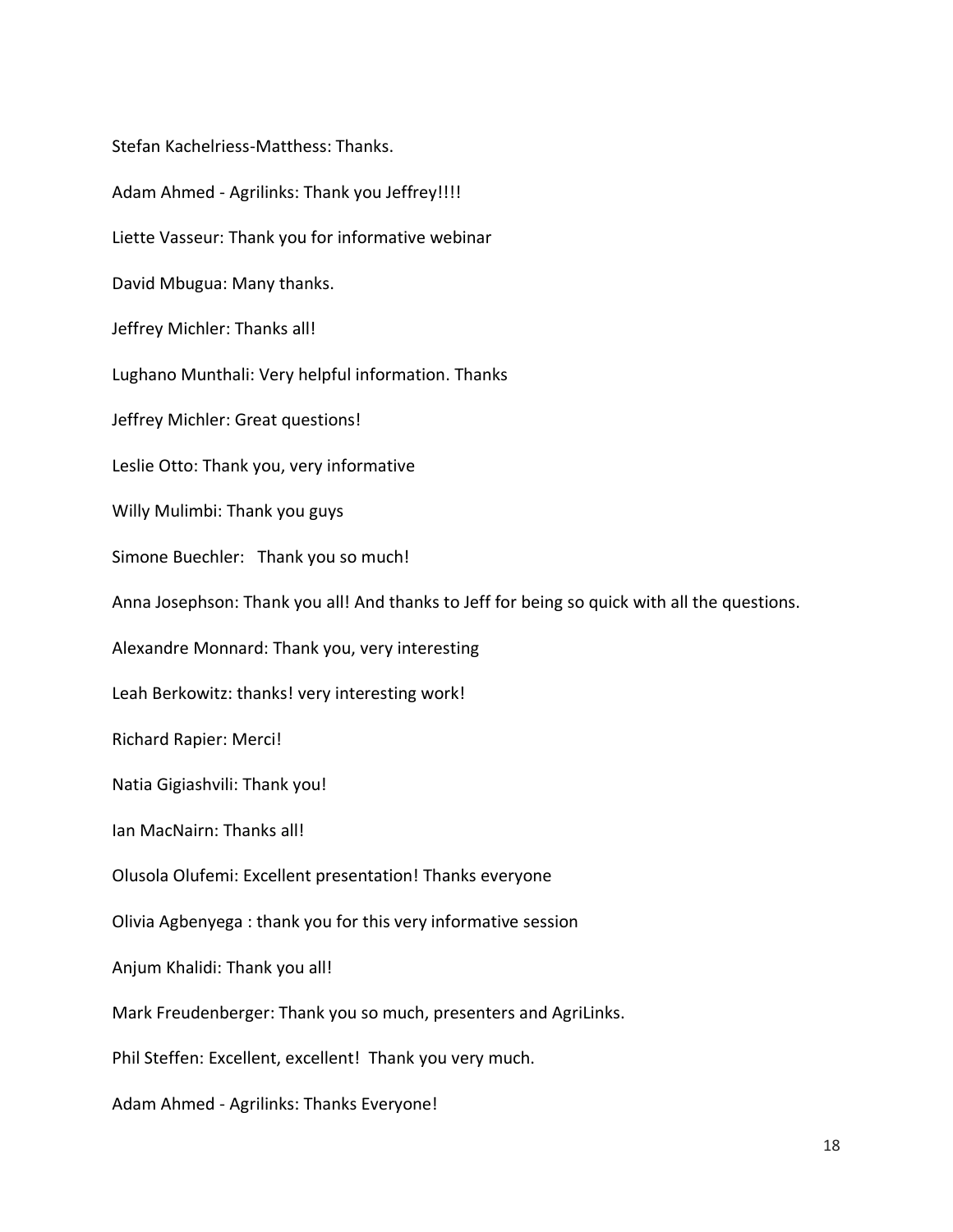Jack DeBoer: Thank you Anna and Talip!

Paul Mason: Thank you!

Shymaa Aboshosha: Thanks all

Domisian Mabula: Shukrani

Aftab KHAN: bye all

ASFAW AGERU: Thanks!

Talip Kilic: Thank you everyone!

## **Presenters Q&A**

Leslie Otto: Is this panel data? What is the sample size?

And Aftab KHAN: Africa has 41% Mobile Phone Specific Gender Gap...How did you avoid a gender biasness in the survey?

Domisian Mabula: How much did indivuduals in rural area affected with food insecurity to those in urban?

Leslie Otto: Was the income change compared to changes to the same time last year? in other words - do we know if this is related to COVID or other in country changes?

Willy Mulimbi: I'm just curious. Have you check food availability in terms of agricultural production in the four countries?

Dick Tinsley: how much of the food insurity is resut of marketing forces vs. lost labor due to people getting sick and not able to work for a couple weeks?

Leslie Otto: are you monitoring supply chain to understand that they can't access because they can't afford these commodities or because they aren't in the market?

Vicki Morrone: Will this info be discussed with each respective country's ministry of health? not just sent a report?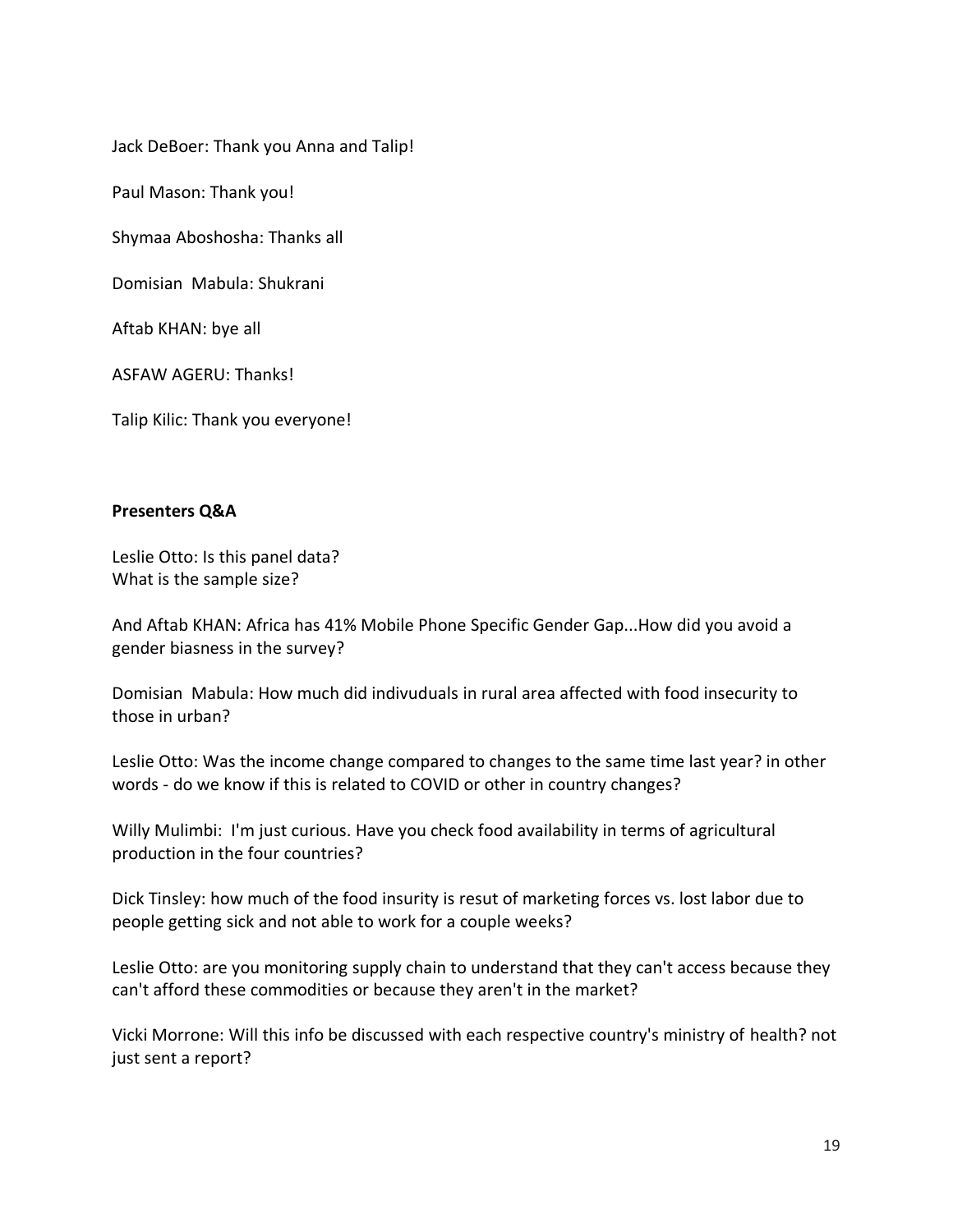Liette Vasseur: Do you exmaine the data separated by sex? have you looked at the activities of women vs men?

Lourdes Martinez: Did you ask questions about misconception about food?

T.S Amjath Babu: In countries with a clear lock-down period, we observe a U shaped pattern in reported issues like access to food, medicine etc. Are there such a dynamics observed in the target countries?

Vicki Morrone: will you be sharing about the respective health care systems, those that have less health care access have less knowledge (less opportunity to be treated if infected with COVID 19)?

Aftab KHAN: Question: Following SOPs has been problem world wide. Nay idea which aareness/mobilizing strategies people were most responsive to use masks, social disctancing..etc?

Vicki Morrone: since you can only are able to ovelay your survey with the LMS from Nigeria would you say that is the only country you can with certainity that urban vs rural commuunities are nearly equal for food insecurity risk.

Dick Tinsley: What is the wefare system in these countries that address the critical sortages imposed by COVID? It it government run or individual or family

Vicki Morrone: every consider asking survey questions via radio just to get a perspective of those without phones? those families could borrow a phone to respond?

Leslie Otto: Given the constantly evolving nature of COVID, gov policies, lockdowns, fatigue - the realities of these HH is very different in Nov from where we were in August, do you feel this data can be more rapidily reported on to provide quicker program/policy adaptation?

Florence Egal: Could it also be feasible to disaggregate at subnational level (COVID prevalence, livelihoods and availability of services probably vary from one area to the other. In Italy strategies differ according to the regions basde on anationally agreed set of indicators

Jennifer Lisher : considering the number of ongoing impact evaluations with baseline or endline surveys happening this year and next year, do you have any recommendations that should be considered in light of the LSMS findings?

Judith Appleton 2: Re costs, how much has the phone call survey and its analysis costed?

Leslie Otto: Is this HH monitoring only?

answered in chat box: what is being discussed now is Household, though the World Bank is also carrying out firm surveys, some of that will be discussed later.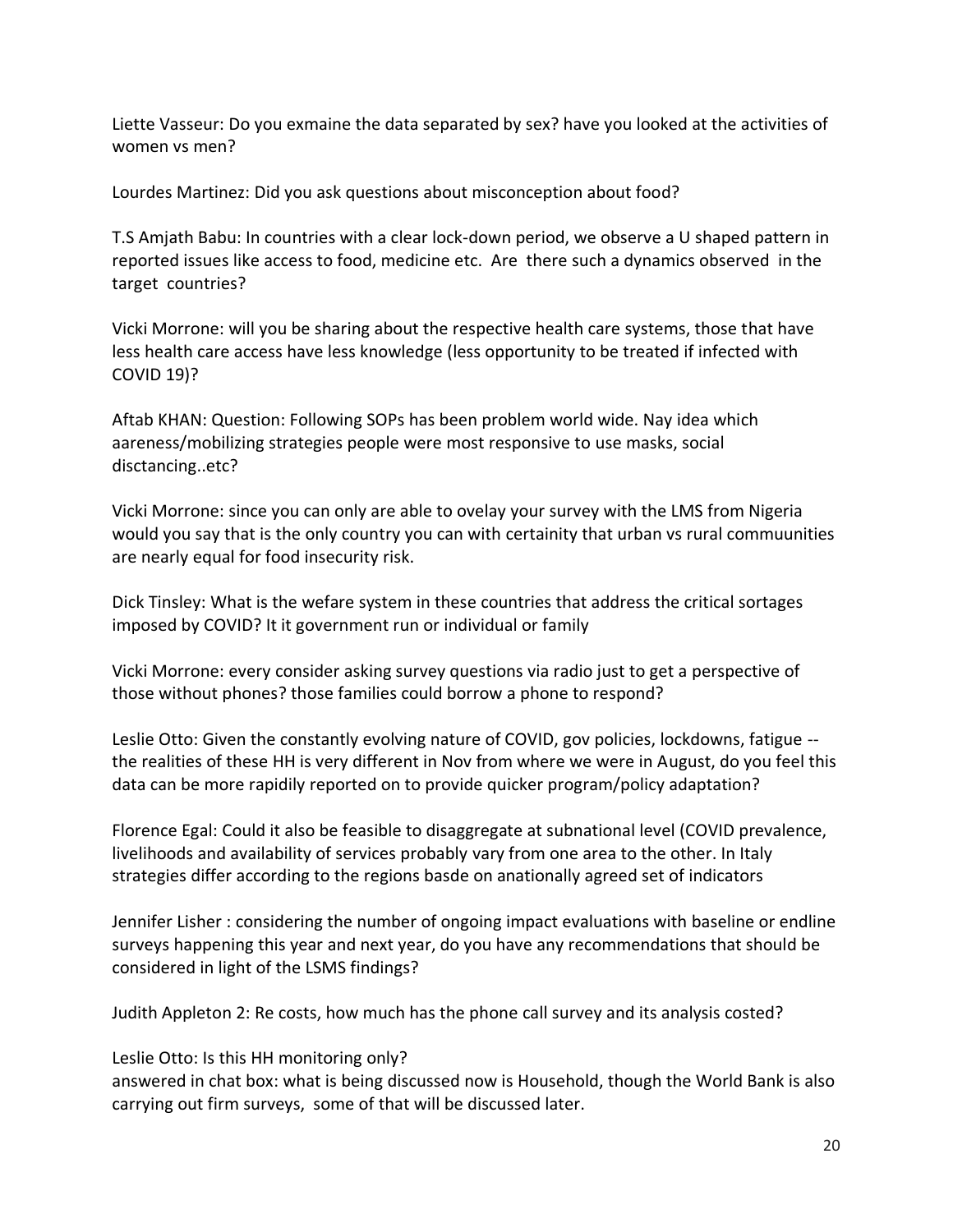Melchizedek Mokaya: Hallo Anna: When pelople reported that they had changed thier behaviors. Was this foloowed by any observational studies? answered in chat: no observational methods were used.

Sara Higgins: Is data disaggregated by urban vs rural? Florence Egal: To Talip, did you differentiate between rural and urban HH? yes the data can be disaggregated for urban and rural. @Florence Egal, we do show some results by rural/urban and by gender. There are not as many differences as one my expect.

T.S Amjath Babu: When were these surveys deployed in the target countries?  $\omega$  T.S. Amjath Babu. Data collection differed in each country but the earliest surveys started in May and continued on a monthyl basis.

Phil Steffen: For Talip, how did the surveys define "moderate" and "severe" food insecurity? We are using the FIES (http://www.fao.org/in-action/voices-of-the-hungry/fies/en/) for food security estimates.

Beatrice Gakuba: is Data disaggregated by gender?and age?@Florence Egal, we do show some results by rural/urban and by gender. There are not as many differences as one my expect. The impacts have been fairly uniform across the population.The impacts have been fairly uniform across the population.

Leslie Otto: @Jeffrey, this is just data through July?

Elon Gilbert: Was an effort made to isolate the COVID impacts on food secutiry compred to recurring seasonal patterns in food avaialbility in each country?

Melchizedek Mokaya: Did you do any comparison in terms of access to foofd in the urban and rural areas? - answered in chat

nancy taggart: What is the age and/or education levels of "students"? is this primary and secondary? or does it include TVET or teritiary? - answered in chat

Phil Steffen: Would you have attempted the covid-19 telephone surveys in the absence of this background information from the LSMS sampleframe? Would one even attempt these surveys on a "cold-call" basis? Thanks.

Vicki Morrone: How do you adjust your sampling for the many families who do not have phones?

Answered in the presentation (but maybe explain a bit more?)